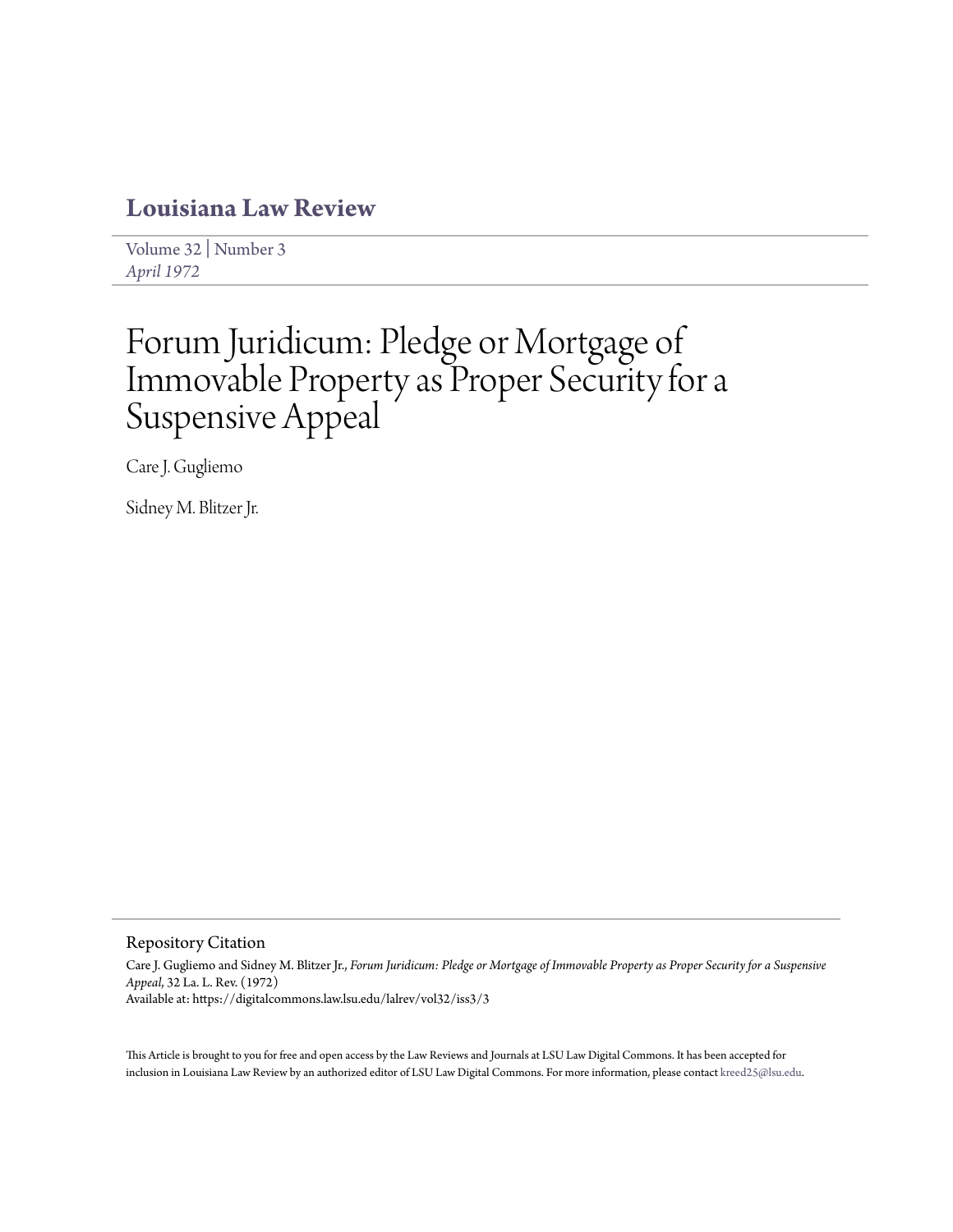# **Forum Juridicum**

## PLEDGE OR MORTGAGE OF IMMOVABLE PROPERTY AS PROPER SECURITY FOR A SUSPENSIVE APPEAL

#### *Carey J. Guglielmo and Sidney M. Blitzer, Jr.\**

The Louisiana Code of Civil Procedure fixes the security for a suspensive appeal from a money judgment at an amount that exceeds by one-half the amount of the judgment, including the interest allowed by the judgment to the date the security is furnished, and exclusive of costs.<sup>1</sup> The defendant, particularly when an individual, may have difficulty in supplying such security, especially if the amount of the money judgment is substantial. Even if he is a person of moderate income, compensated sureties are reluctant to write suspensive appeal bonds, and personal sureties may be impossible to obtain. However, if he is a landowner and his immovable property is of sufficient value, he may pledge or mortgage it as his security for the appeal. There are no reported cases approving or disapproving of the pledge or mortgage of immovable property as security for a suspensive appeal. Nevertheless, it is clearly authorized by the Civil Code.<sup>2</sup>

An example of the practicality of this procedure can be

"1. When the judgment is for a sum of money, the amount of the security shall exceed by one-half the amount of the judgment, including the interest allowed by the judgment to the date the security is furnished, the interest allowed by the judgment to the date the security is furnished, exclusive of costs;

**"A** suspensive appeal bond shall provide, in substance, that it is furnished as security that the appellant will prosecute his appeal, that any judgment against him will be paid or satisfied from the proceeds of the sale of his property, or that otherwise the surety is liable for the amount of the judgment.

"Both devolutive and suspensive appeal bonds shall afford security for the payment of all appellate costs paid **by** the appellee, and all costs due **by** the appellant, including those due the clerk of the trial court for the preparation of the record on appeal." 2. **LA.** Civ. **CODE** art. **3065:** "The person who can not give a surety is

admitted to give a pledge or other satisfaction sufficient to secure the debt,<br>provided that the thing given in pledge may be kept without difficulty or<br>risk. "He may also deposit in the hands of the public officer, whose duty it is

to receive the surety, the sum for which he is required to furnish a surety."

[408]

<sup>\*</sup>Members, Baton Rouge Bar. devolutive appeal shall be fixed by the trial court at an amount sufficient to secure the payment of costs.

<sup>&</sup>quot;The security to be furnished for a suspensive appeal is determined in accordance with the following rules: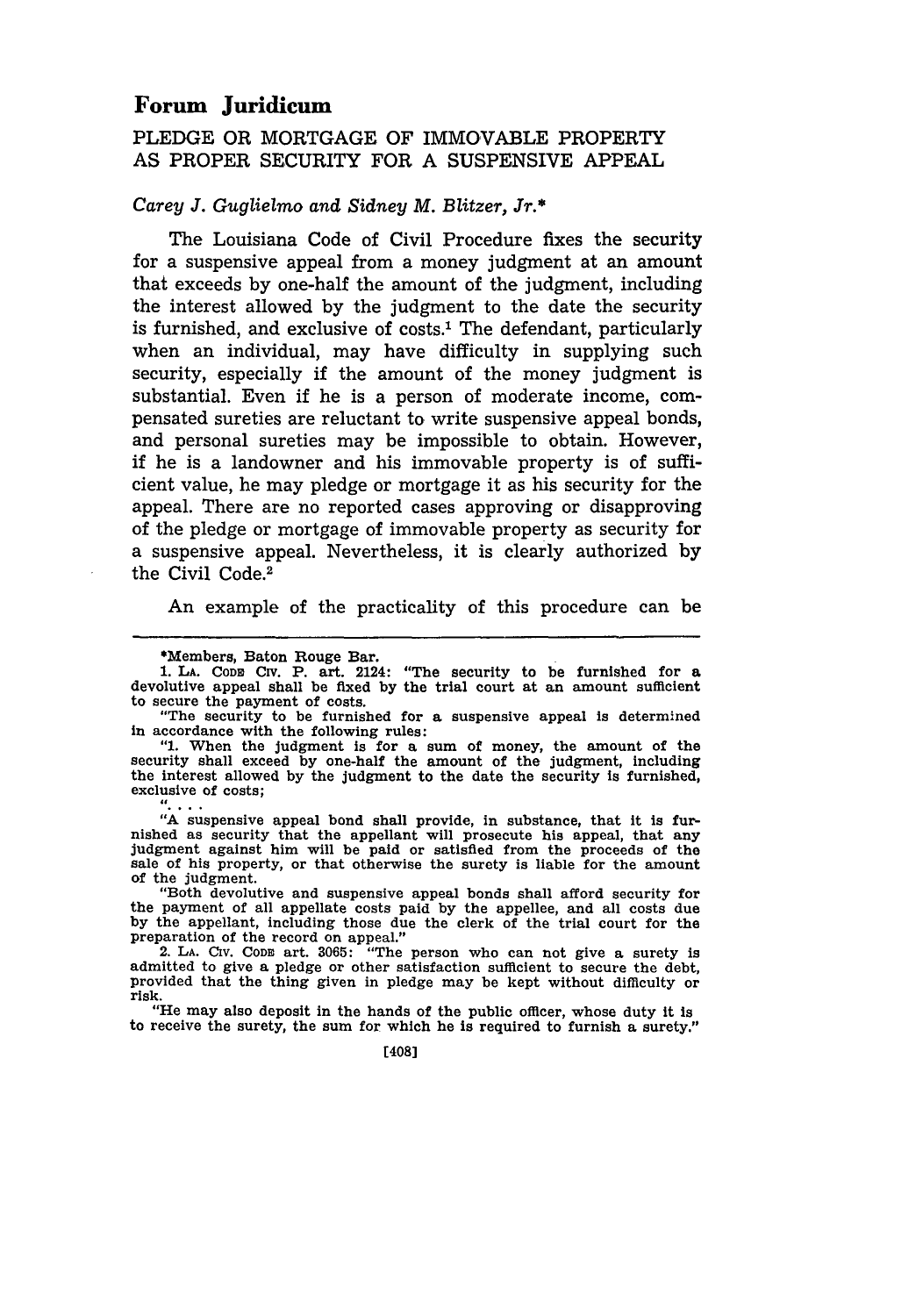appeal was heard.

found in the unreported district court proceeding of *Burks v.* Williams,<sup>8</sup> in which plaintiff obtained a money judgment against defendant in the amount of \$55,649.93. The only assets owned by the defendant were four contiguous tracts along a highway on which defendant operated a motel and lounge, and she was unable to obtain a surety. If the defendant could not have suspensively appealed this adverse money judgment, the plaintiff would have executed his judgment by having this property seized and sold at sheriff's sale. By furnishing a mortgage and/or a pledge of the property as security for the suspensive appeal,

defendant was able to avoid loss of her property before the

The Code of Civil Procedure does not set forth any requirement for the kind of security permitted for a suspensive appeal. However, article 2124 does state that the suspensive appeal bond will provide that any judgment will be satisfied from the sale of appellant's property or that otherwise the *surety* is liable for the amount of the judgment.4 This indicates that a surety is contemplated as the usual form of security for the suspensive appeal. $5$  The most common forms of security are personal and corporate sureties, whether they be gratuitous or compensated. However, article 3065 of the Louisiana Civil Code provides for the situation in which a person cannot obtain a surety:

"The person who can not give a surety is admitted to give a pledge or other satisfaction sufficient to secure the debt, provided that the thing given in pledge may be kept without difficulty or risk.

"He may also deposit in the hands of the public officer, whose duty it is to receive the surety, the sum for which he is required to furnish a surety."

The reported cases indicate that a variety of different forms of security have been permitted by the courts where a surety was not provided. For example, cash, $6$  a personal check of

**<sup>3.</sup> No. 6900 (18th Judicial District Court, Parish of** West **Baton** Rouge, **State of Louisiana 1968-69).**

**<sup>4.</sup> LA. CODE Civ.** P. **art.** 2124.

**<sup>5.</sup>** *Cf. id.* art. **5121,** which **indicates** that surety **bonds are** the form of security given **in** judicial proceedings.

**<sup>6.</sup> Adams** v. Aetna Cas. **&** Sur. Co., **199** So.2d **361** (La. **App. 1st** Cir. **1967);** Green v. Billa, **86** So.2d **578 (La. App.** Orl. Cir. **1956); Lanata** v. **Bayhi, 31 La.** Ann. **229 (1879).**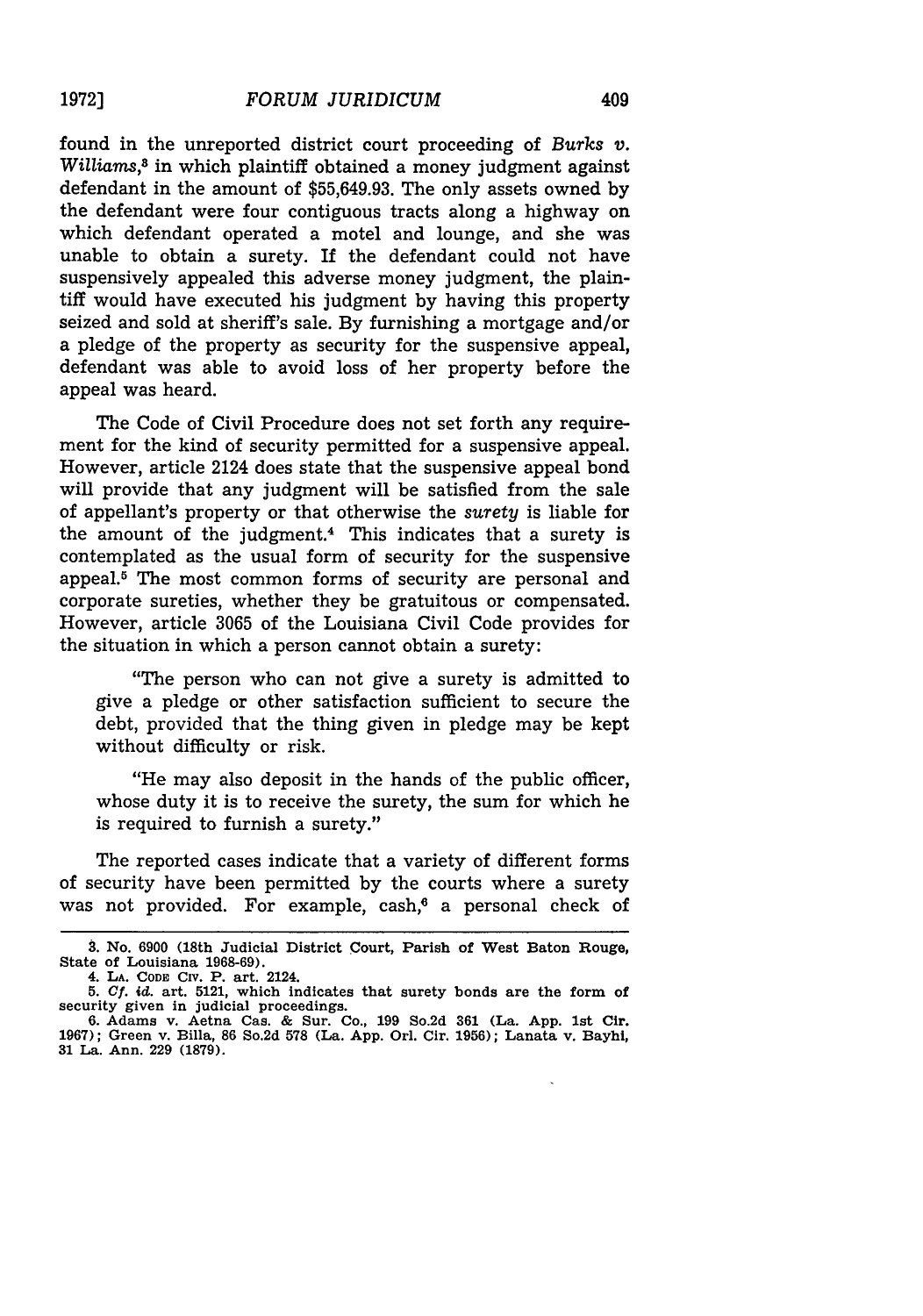appellant's attorney,<sup> $7$ </sup> a bank money order,<sup>8</sup> and municipal bonds<sup>9</sup> have all been accepted in place of a surety, presumably under the "other satisfaction" clause and paragraph 2 of article 3065 of the Civil Code. In *Mitchell v. Murphy,10* the appellant tendered a certified check as his bond in an attachment proceeding under the provisions of the former Louisiana Code of Practice. There was nothing in writing identifying the check as a substitute for a surety bond. The court did not accept the check as proper security, but added:

"If plaintiff had been careful to have filed some instrument as a bond with the clerk, stating that he was making a pledge of a \$6,000 check, and that the pledge was made instead of a regular surety on bond in the case where a bond was required, thus stating its nature and object, and he had delivered such instrument to the clerk of the court for filing, and the same had been filed in the cause, he would have conformed to the law."<sup>11</sup>

In *Wilson v. Jarnevic,"2* cash and, alternatively, a cashier's check were tendered as security for a devolutive appeal. The court restated the rule:

"One required to furnish security must primarily offer either a security company authorized to do business in this State or a person able to contract, who has property subject to seizure in the State of a value of the amount of the obligation, and who is domiciled in the parish where the security is to be given (LSA-C.C. Art. 3042). But, where he cannot give a security, he is permitted to give a pledge or other satisfaction sufficient to secure the obligation, or to deposit the sum for which he is required to furnish security **...."18**

The source of article 3065 of the Louisiana Civil Code is article 2041 of the Code Napoleon.<sup>14</sup> There is a source note no-

**13.** *Id.* **at 718.**

**14. Article 2041 of the Code Napoleon (1804) is identical to art. 28 of the Louisiana** *Digest* **of 1808. 3 LA. LEGAL ARCHIVES pt. II, at 1684. Both read: "The person who can give no security, is admitted to give a pledge or other**

**<sup>7.</sup> Marie v. Police Jury, 157 So.2d 919 (La. App. 1st Cir. 1963). The check was cashed and the money was held by the clerk.**

**<sup>8.</sup> Bell v. Taylor, 203 So.2d 840 (La. App. 2d Cir. 1967).**

**<sup>9.</sup> Sauer v. Union Oil Co., 43 La. Ann. 699, 9 So. 566 (1891).**

**<sup>10. 131</sup> La. 1033, 60 So. 674 (1913).**

**<sup>11.</sup>** *Id.* **at 1038, 60 So. at 676.**

**<sup>12. 211</sup> So.2d 717 (La. App. 2d Cir. 1968).**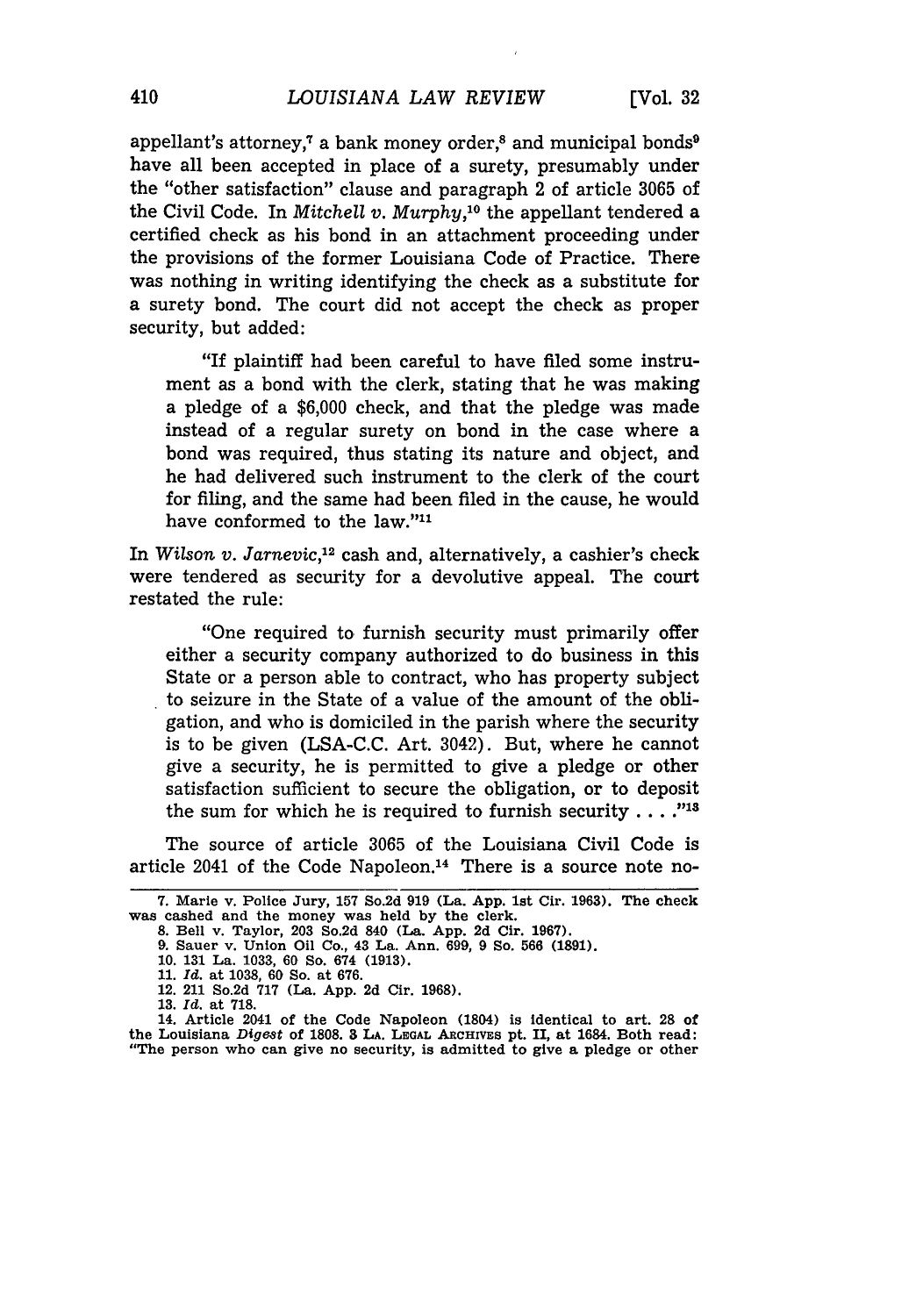"It remains to examine the question, Whether the person who is bound to find a surety can be admitted instead thereof, to give sufficient pledges to answer the debt? For the negative, this maxim of law, *aliud pro alio, invito creditore, solvi non potest,* is adduced, which applies even when the thing offered should be better; whence it seems to follow, that the creditor who is entitled to have a surety is not obliged to receive pledges instead: notwithstanding these reasons, there should be some facility in allowing such pledges to be given, when the debtor cannot procure a surety; for the only interest of the creditor is to have security, and there is more security in a pledge than in a personal engagement; because, as the person to whom the surety is to be given, has no other interest but to have security, *cum plus cautionis sit in re quam in persona; et tutius sit pignoris incumbere quam in personam agere:* it would be mere illhumour to refuse pledges in lieu of a surety, if the things which are offered are such as he may keep without any trouble or danger."<sup>15</sup>

In addition, Planiol, in commenting on the Code Napoleon provision, interprets the phrase "pledge or other satisfaction" to include mortgages:

satisfaction sufficient to secure the debt." In the Civil Code of **1825,** this article was renumbered article 3034 and revised to read essentially the same as the present article **3065** does today. **15. 1 POTHIER, A TREATISE ON THE LAW OF OBLIGATIONS OR CONTRACTS** § **392,**

at 194-95 (William David Evans transl. **1839); Cf. 1 POTHIER, A TREATISE ON OBLIGATIONS, CONSIDERED IN A MORAL AND LEGAL** VIEW § 392, at **279** (Martin **& Ogden transl. 1802).** 2 **BUGNET, OEUVRES DE POTHIER** 212 at **(2d** ed. **1861) states:** "Il nous reste la question de savoir si celui qui est tenu de donner une *caution, peut dtre admis* **d** *donner <sup>4</sup>*la *place des gages suffisants pour rdpondre de la dette?*

*"Pour la ndgative, on alldgue cette maxime de drolt,* Aluid pro alio invito creditori solvi non potest; *maxime* qui *a lieu quand mtme la chose qu'on offrirait serait meilleure: d'oll il paralt suivre que la crdancier 4 qui l'on doit une caution, n'est pas* obligd *de recevoir des gages 4 la place. Nonobstant ces raisons, on doit dtre facile d permette* **d** *celu qui doit une caution, de donner des gages* **<sup>d</sup>**la *place, lorsqu'il ne pout donner de caution; pares que celu* **d** *qui 7a caution est due, n'ayant d'autre intdt que de* **so** *procurer une sirete, et en trouvant dans des gages autant, et midme plus* (cum plus cautionis sit in re quàm in personâ, et tutius sit pignori incumbere, qu&m in personam agere), *ce serait de sa part une pure mauvaise humeur* de refuser les gages à la place de la caution, si ce qu'on lui offre pour gages pout *se garder sans aucun embarras, sans aucun pdril."*

 $\lambda$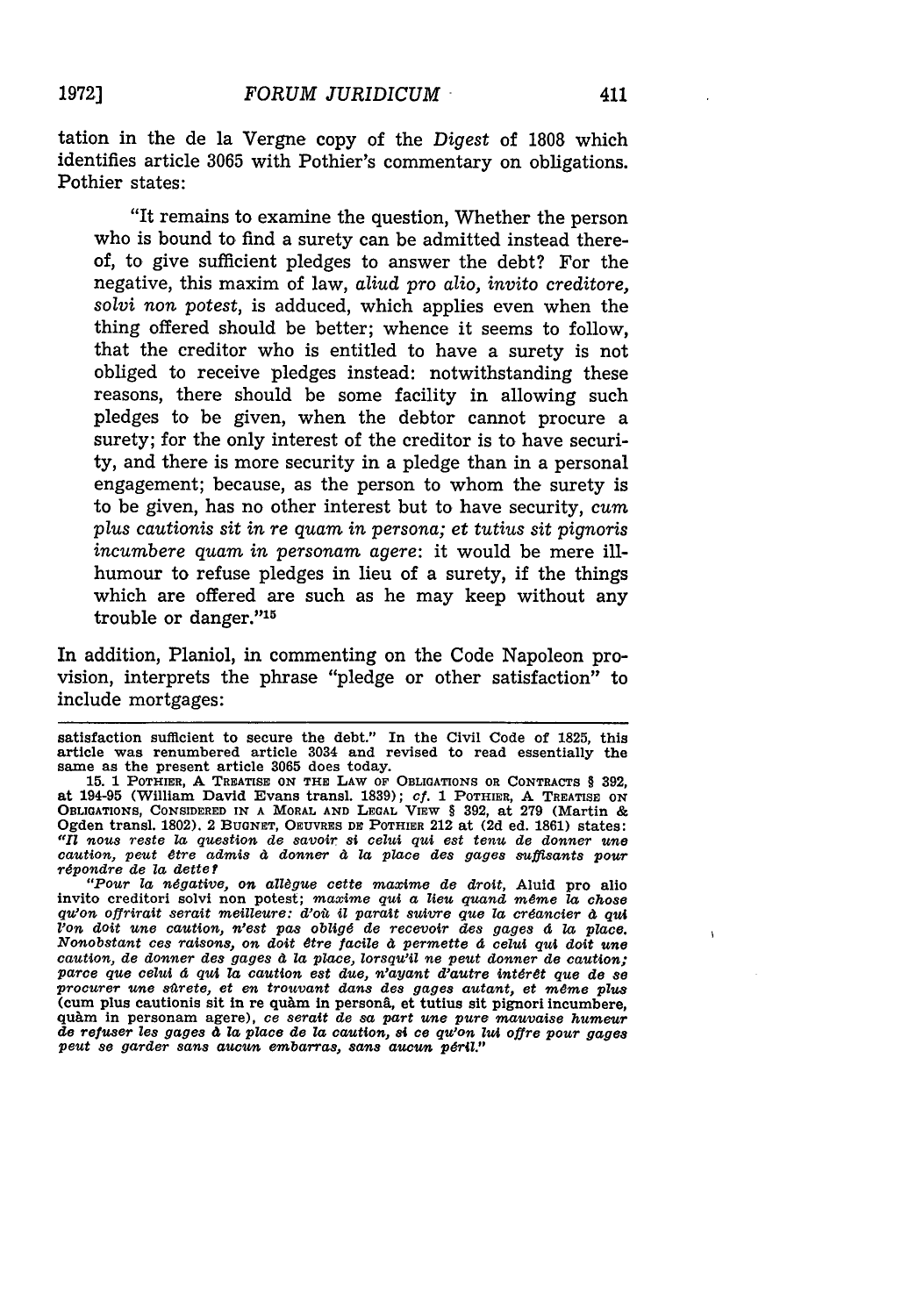"Between the contract surety on the one part and the judicial or legal surety on the other, there is a difference: he who is legally or judicially required to furnish a surety can, when he cannot find one who having the desired conditions, free himself by offering another equivalent security (pledge or mortgage)."

[A footnote relating to this statement provides that] "Article 2041 [Code Napoleon] names expressly only the pledge, but it is admitted that a mortgage can replace the surety quite as well as the pledge. (Cass., 7 Aug. 1882, D. 83.1.220, S.82.1.457)."10

It is therefore submitted that either a pledge or mortgage of immovable property, in favor of the clerk of the court in which the judgment is rendered,<sup>17</sup> sufficient in value to equal the security obligation, is proper security for a suspensive appeal if a surety cannot be obtained.<sup>18</sup>

If the immovable property is productive of fruits or revenues, the mortgage instead of the pledge is preferable both from the appellant's and clerk of court's viewpoints. The appellant may retain the fruits and revenues during the appeal if he has given a mortgage. If he gives a pledge, then, absent any agreement to the contrary in the act of antichresis, the clerk of court, in whose favor the pledge would be given, has the right to keep the fruits or other revenues of the immovable given in pledge.19 However, the clerk of court would also be bound to pay the taxes and annual charges of the property and to provide for the useful and necessary repairs of the pledged

**<sup>16. 2</sup> PLANIOL CIVIL LAW TREATIsE no. 2335** (La. St. L. Inst. transl. **1959).**

**<sup>17.</sup> LA. CIV. CODE art. 3065; LA. CODE Civ. P. art. 5121; Mitchell v. Murphy, 131** La. **1033, 60** So. 674 **(1913);** Sauer **v. Union Oil Co., 43 La. Ann. 699, 9 So. 566 (1891);** Lanata v. **Bayhi, 31** La. Ann. **229 (1879);** Marie v. Police Jury, **157 So.2d 919** (La. **App. 1st** Cir. **1963).**

**<sup>18.</sup> In fact, LA. CODE Civ. P. art. 4133** provides for a special mortgage on unencumbered immovable property in lieu **of a surety bond as security** of a tutor; the same applies to curators, *id.* art. 4554; *id.* **art. 3157 provides** for a special mortgage on unencumbered Immovable property as security of an administrator or executor of a succession.

**<sup>19.</sup> LA. Civ. CODE** art. **3176:** "The antlchresis shall be reduced to writing. "The creditor acquires **by** this contract the right of reaping the fruits or other revenues of the immovables to him given in pledge, on condition of deducting annually their proceeds from the interest, **if** any be due him, and afterwards from the principal of his debt."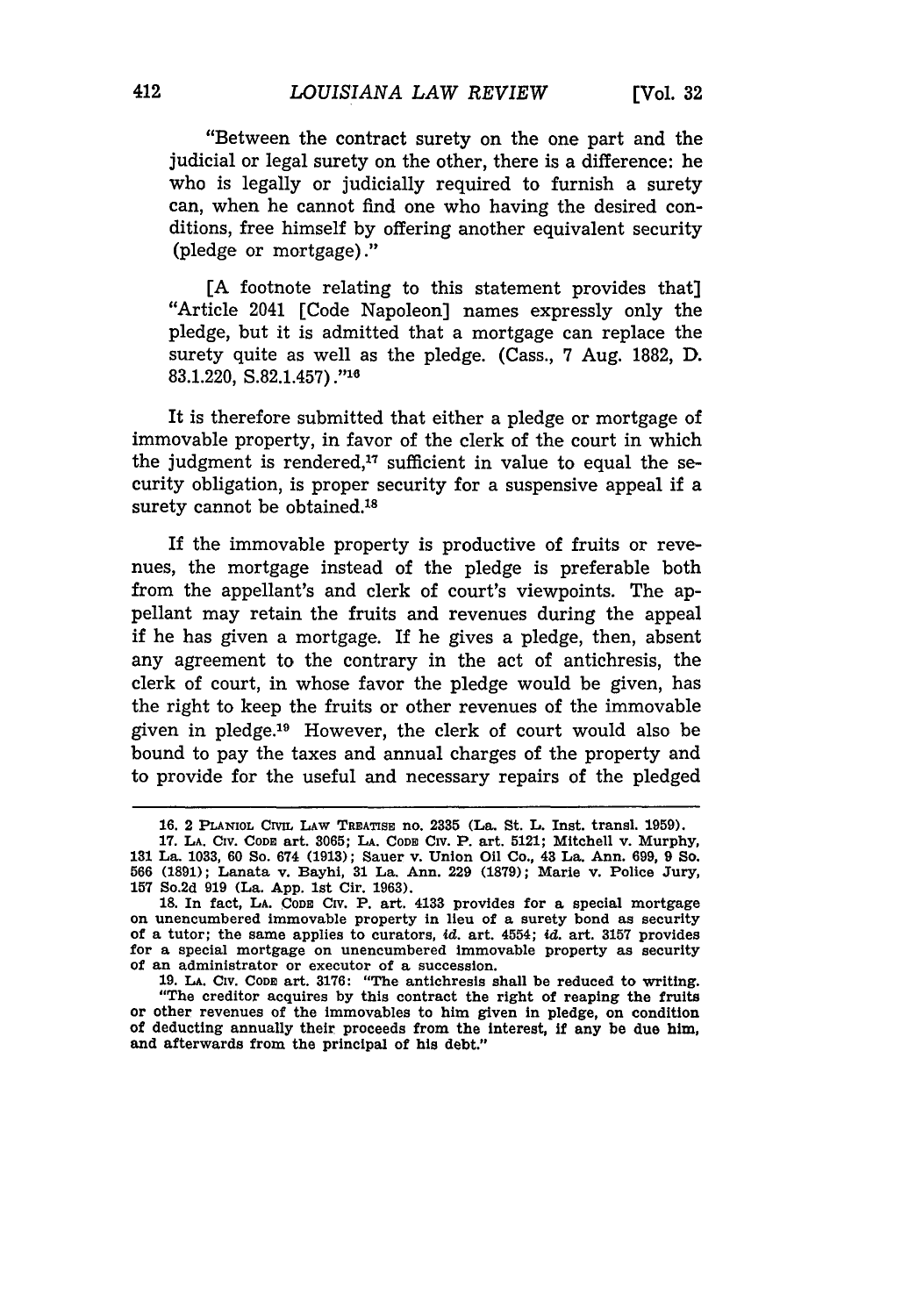estate.<sup>20</sup> Since article 3065 limits the situations in which "pledge[s] or other satisfaction" may be given to those in which the pledged item may be kept without difficulty or risk, it might prove difficult, depending on the nature of the immovable pledged, for the clerk to collect the fruits and revenues and make the required repairs. The clerk of court could hardly be required to accept these conditions of the pledge, and he may further be unable to agree with the pledgor, without court authority, to relinquish these rights as pledgee. On the other hand, if a pledge is to be given, the judgment creditor whose judgment is being suspensively appealed could argue, with merit, that he is entitled to have the fruits and other revenues added to his protection; yet, if the property itself is of sufficient value to serve as proper security, *i.e.,* one and one-half the amount of the money judgment plus interest, then the judgment creditor would be getting more security than the law requires from his judgment debtor. In view of the complicating factors inherent in offering the pledge of immovables, the more simple solution is a mortgage, equal in amount to the required security, $21$  in favor of the clerk of court.

A difficult problem in furnishing a mortgage or pledge of immovable property as security, if such tender is contested, is that of valuing the property. In the case of a suspensive appeal, the trial court determines whether the security is sufficient. $22$ 

have been given to him in pledge.<br>
"He is likewise bound, under penalty of damages, to provide for the<br>
keeping and useful and necessary repairs of the pledged estate, saving himself the right of levying on their fruits and revenues all the expenses respecting such charges."

21. If there is concern over interpreting "other satisfaction" to include executing mortgages, compliance with the term "pledge" can be obtained by executing<br>a collateral mortgage in favor of any future holder or holders and pledging<br>the collateral mortgage note, which has been paraphed for iden with the mortgage, to secure the security obligation, in favor of the clerk of court.

22. **LA. CODD CIV.** P. art. **2088,** *as amended,* La. Acts **1968,** No. **128,** § **1:** "The jurisdiction of the trial court over all matters In the case reviewable under the appeal is divested, and that of the appellate court attaches, on the timely filing of the appeal bond, or if no bond is required, on the granting of the order of appeal. Thereafter, the trial court has no jurisdi

"(5) Test the solvency of the surety on the appeal bond as of the<br>"(5) Test the solvency of the suretions to the form, substance, date of its filing or subsequently, consider objections to the form, substance, and sufficiency of the appeal bond, and permit the curing thereof, as provided in Articles **5123,** 5124, and **5126** . **.. ."**

<sup>20.</sup> *Id.* art. **3177:** "The creditor is bound, unless the contrary be agreed on, to pay the taxes, as well as the annual charges of the property which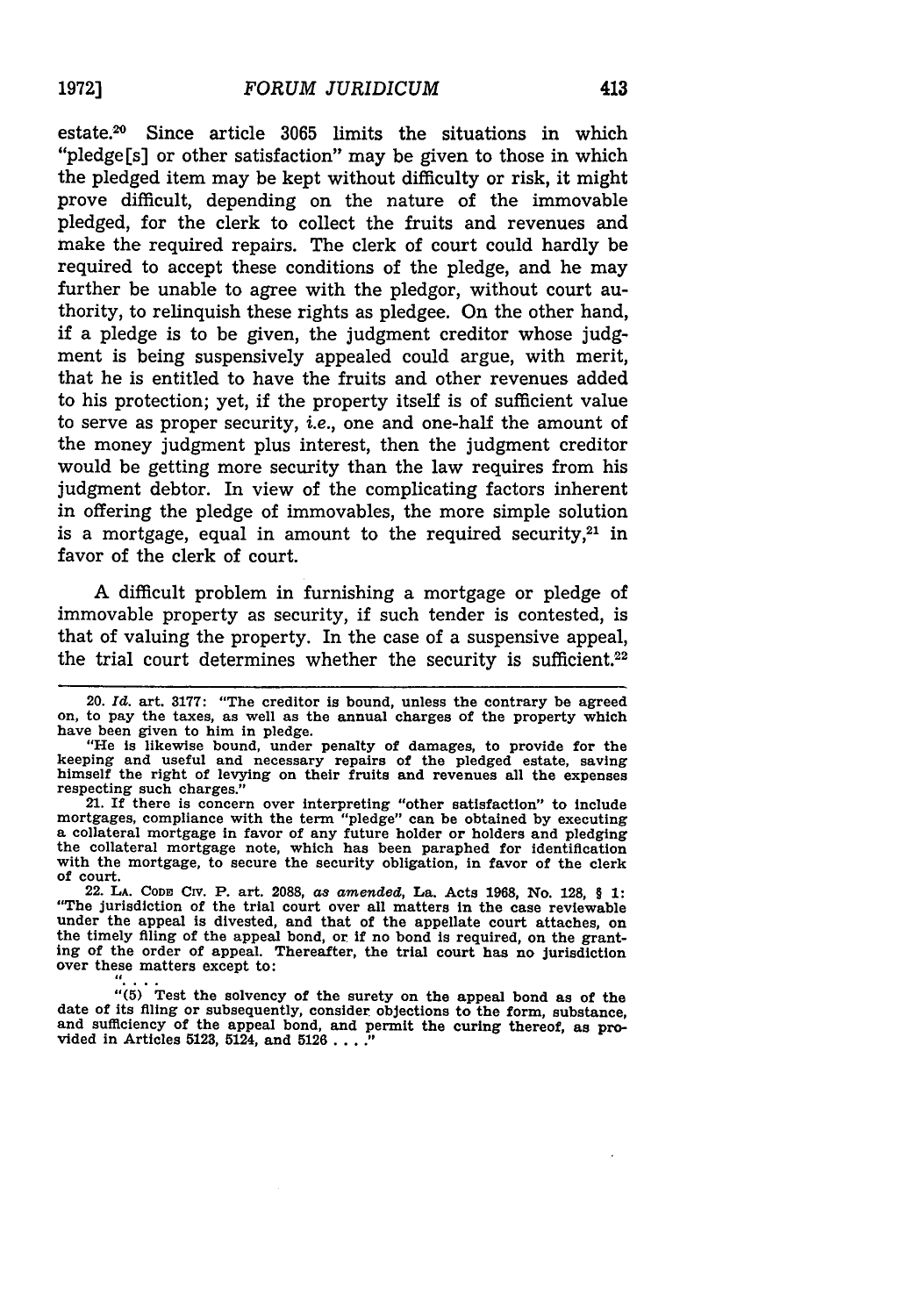Expert witnesses familiar with values of immovable property in the locale where the mortgaged or pledged property is situated can testify as to their opinion of the value of the property. A current mortgage certificate and evidence of the balance due on all encumbrances affecting the property should also be obtained and introduced into evidence so that the court can deduct the amount due on any prior mortgages, liens, judgments, or other encumbrances affecting the property from the determined value of the property. $23$  The court can then determine from the evi-

rendition of judgment holding the original bond insufficient or invalid, or at any time if no rule to test the original bond has been filed, the party furnishing it may correct any defects therein **by** furnishing a new or supplemental bond, with either the same surety **if** solvent, or a new or additional surety.

"The new or supplemental bond is retroactive to the date the original bond was furnished, and maintains in effect the order, judgment, writ, mandate, or process conditioned on the furnishing of security.<br>"The furnishing of a supplemental bond, or the furnishing of a new

bond by a different surety, does not discharge or release the surety on the original bond; and the sureties on both are liable in solido to the extent of their respective obligations thereon and may be joined in an action on the bond."

*Id.* art. **5126:** "The party furnishing a new or supplemental bond under the provisions of Article 5124 may correct an insufficiency or invalidity therein **by** furnishing a second new or supplemental bond within four days, exclusive of legal holidays, of rendition of judgment holding the new or supplemental bond insufficient or invalid, or at any time **If** no rule to test the new or supplemental bond has been filed.

"If the second new or supplemental bond is insufficient or invalid, the party furnishing it may not correct the defects therein **by** furnishing a further new or supplemental bond."

**23.** It may be that a court would decide that the property, which is already encumbered, is unacceptable, because the prior mortgagees, lien holders or judgment creditors could execute against the property and have it seized and sold. The price paid at a Sheriff's sale, especially if it is sold at a second offering, may not be equal to the true value of the property. After paying all prior mortgagees, lien holders and judgment creditors there may not be enough to provide the required security. In that case, the appellee would have to demand more security. LA. Cobe Civ. P. arts. 5124. **5125, 5126.** Otherwise the appeal should be dismissed, set aside or dissolved. **LA. CODS** CIV. P. art. **5125.** Although the articles regulating tutors', curators' and succession representatives' special mortgages specify mortgages on unencumbered property, there is no such provision applicable to the mortgage for security for a suspensive appeal.

Id. art. 5123: "Any person in interest wishing to test the sufficiency, solvency of the surety, or validity of a bond furnished as security in a judicial proceeding shall rule the party furnishing the bond into the trial court in which the proceeding was brought to show cause why the bond should not be decreed insufficient or invalid, and why the order, judgment, writ, mandate, or process conditioned on the furnishing of security should not be set aside or dissolved. **If** the bond is sought to be held invalid **on** the ground of the insolvency of a surety other than a surety company licensed to do business in this state, the party furnishing the bond shall prove the solvency of the surety on the trial of the rule."<br>*Id.* art. 5124: "Within four days, exclusive of legal holidays, of the